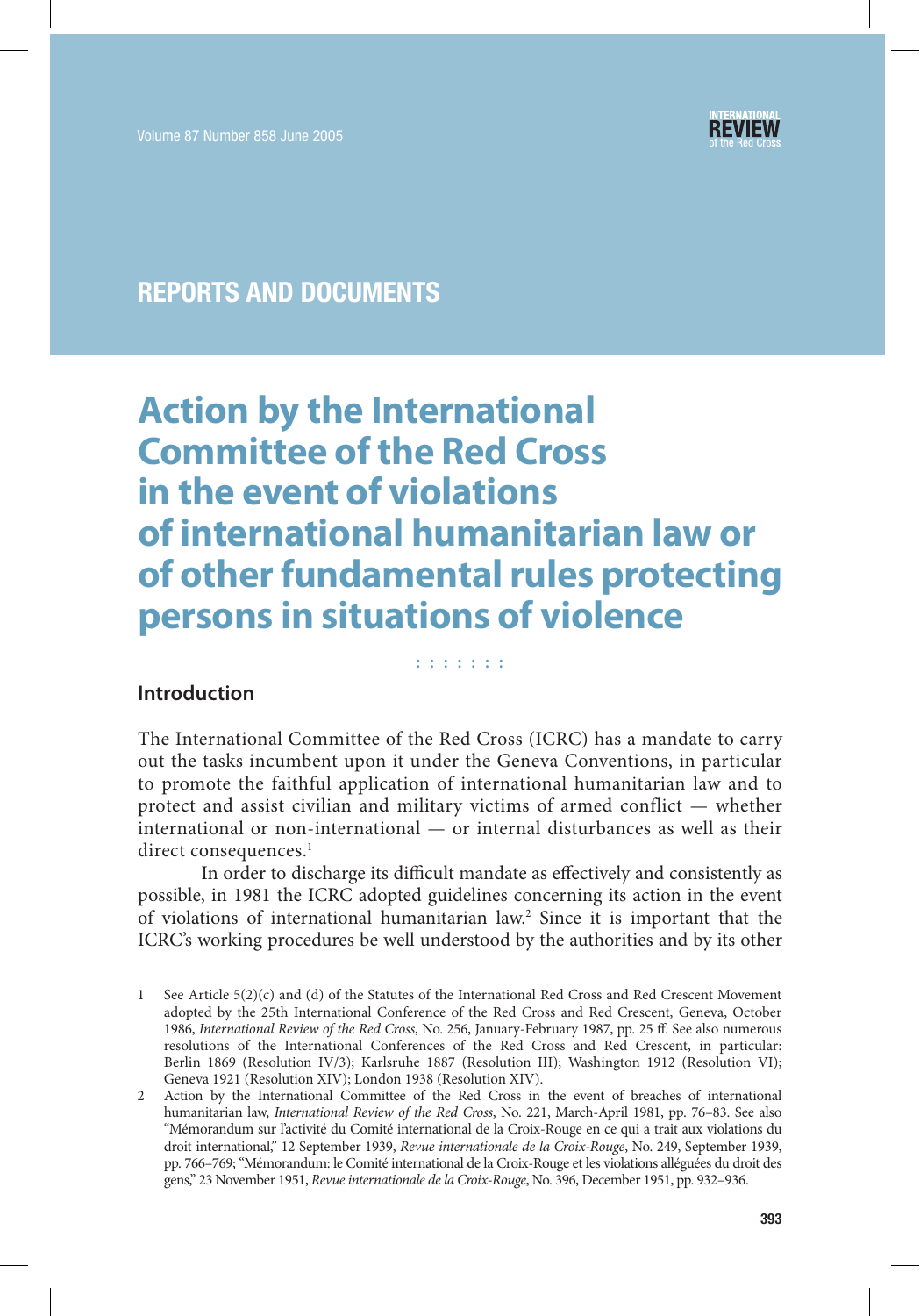contacts and that its different types of action be  $-$  in so far as possible  $-$  predictable, the ICRC decided to publish these guidelines, accompanied by an explanation.

The guidelines have recently been reviewed and supplemented to take account of the ICRC's current operations and various developments that have unfolded since 1981 and that have affected the environment in which it works: the proliferation and increasing diversity of those involved in situations of violence, the establishment of the International Fact-Finding Commission (under Article 90 of the Additional Protocol I of 1977), *ad hoc* international tribunals and the International Criminal Court, changes in the world of communications, etc.

The present document, which is more complete, replaces the one of 1981.

It confirms that the ICRC's preferred mode of action in response to a violation of international humanitarian law committed by a specific party is and remains to carry out representations within the framework of a bilateral confidential dialogue with the authorities responsible for the violation. It outlines the subsidiary measures that the ICRC reserves the right to take wherever its bilateral confidential dialogue is unsuccessful and under what conditions it has recourse to such measures.

The document states that the ICRC concerns itself with all violations of international humanitarian law, whether regarding protection and assistance for persons not or no longer taking part in hostilities or regarding the conduct of hostilities — the means and methods of warfare.

Moreover, the ICRC strives to provide protection and assistance in situations to which international humanitarian law does not formally apply (such as internal disturbances and other situations of internal violence). The same guidelines apply — *mutatis mutandis* — with regard to violations of other fundamental rules that protect persons in situations of violence and correspond to the areas in which the ICRC conducts its protection activities.

# **Action taken by the ICRC on its own initiative**

#### 1. General rule

*The ICRC takes all appropriate steps to put an end to violations of international humanitarian law or of other fundamental rules protecting the persons in situations of violence, or to prevent the occurrence of such violations. These steps are taken at various levels and through various modes of action, according to the nature and the extent of the violations.* 

This guideline establishes the general rule whereby the ICRC takes action as soon as it is aware of a violation of international humanitarian law or of other fundamental rules protecting persons in situations of violence. It takes all appropriate steps, depending on the nature and gravity of the circumstances, with a view to ensuring that such a violation does not occur, persist or recur.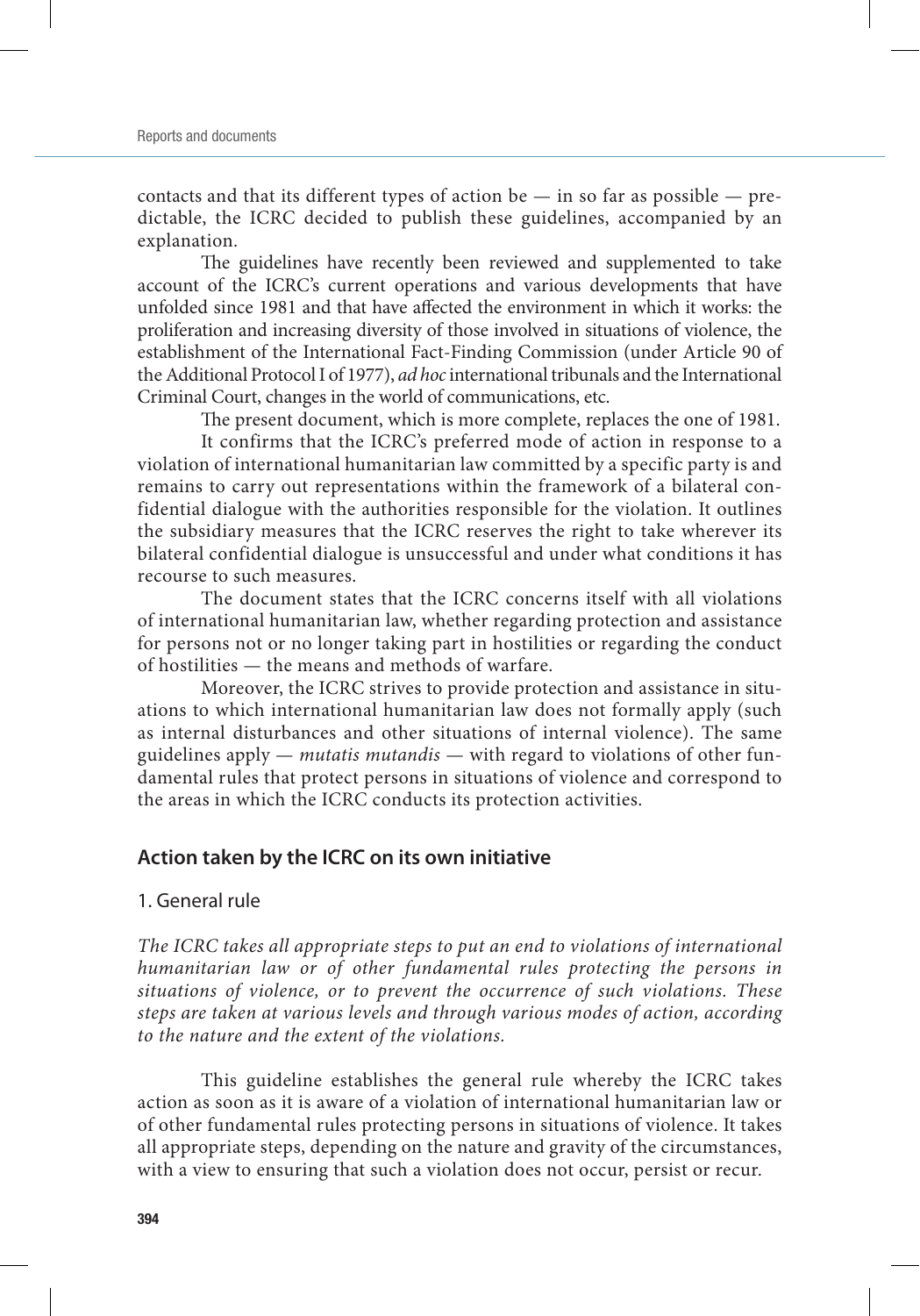

#### 2. Principle mode of action: bilateral and confidential representations

*Bilateral confidential representations to the parties to a conflict remain the ICRC's preferred mode of action.*

This guideline refers to the ICRC's principle mode of action  $-$  in all circumstances, the ICRC will turn first to bilateral and confidential dialogue with all parties to an armed conflict or with all those directly involved in any other situation of violence. The ICRC thus confidentially approaches the representatives of the party (or parties) concerned, at the level directly responsible for the violation or, depending on the case or the type of violation, at various levels of the authority.

As confidentiality is a key factor in obtaining the best possible access to the victims of armed conflicts and other situations of violence, whether current or future, the aim of confidential representations is to convince the parties responsible for unlawful conduct to change their behaviour and uphold their obligations. The primary effect of such representations is often to reinforce awareness of the problems pointed out by the ICRC, to urge the parties to shoulder their responsibilities and to prompt the authorities to take account of the problems and to react accordingly. Years of experience have shown that confidentiality enables candid talks to take place with the authorities in an atmosphere of trust that is geared to finding solutions and avoids the risk of politicization associated with public debate.

Conversely, the ICRC seeks to ensure that the confidential nature of its representations, in particular its reports on visits to places of detention, will also be respected by the addressees of these representations. The ICRC thus stresses in each report that the contents are strictly confidential and are intended only for the authorities to whom the report is addressed. Neither the entire report nor any part of it may be divulged to a third party or to the public.

#### 3. Subsidiary modes of action

The ICRC's confidentiality is not, however, unconditional. It is linked to a commitment made by the authorities to take account of the ICRC's recommendations aimed at putting an end to and/or preventing any recurrence of the violations it notes. The purpose and the justification of the ICRC's confidentiality thus rest on the quality of the dialogue that the ICRC maintains with the authorities and on the humanitarian impact that its bilateral confidential representations can have.

In the event that its representations do not have the desired impact, the ICRC reserves the right to have recourse to other modes of action, in keeping with the guidelines set out below. Those other modes of action are subsidiary to its preferred method and will only be used if the ICRC is unable to improve the situation in humanitarian terms and bring about greater respect for the law through bilateral confidential representations. In such cases, the ICRC will strive to resume its preferred mode of action as often and as soon as possible.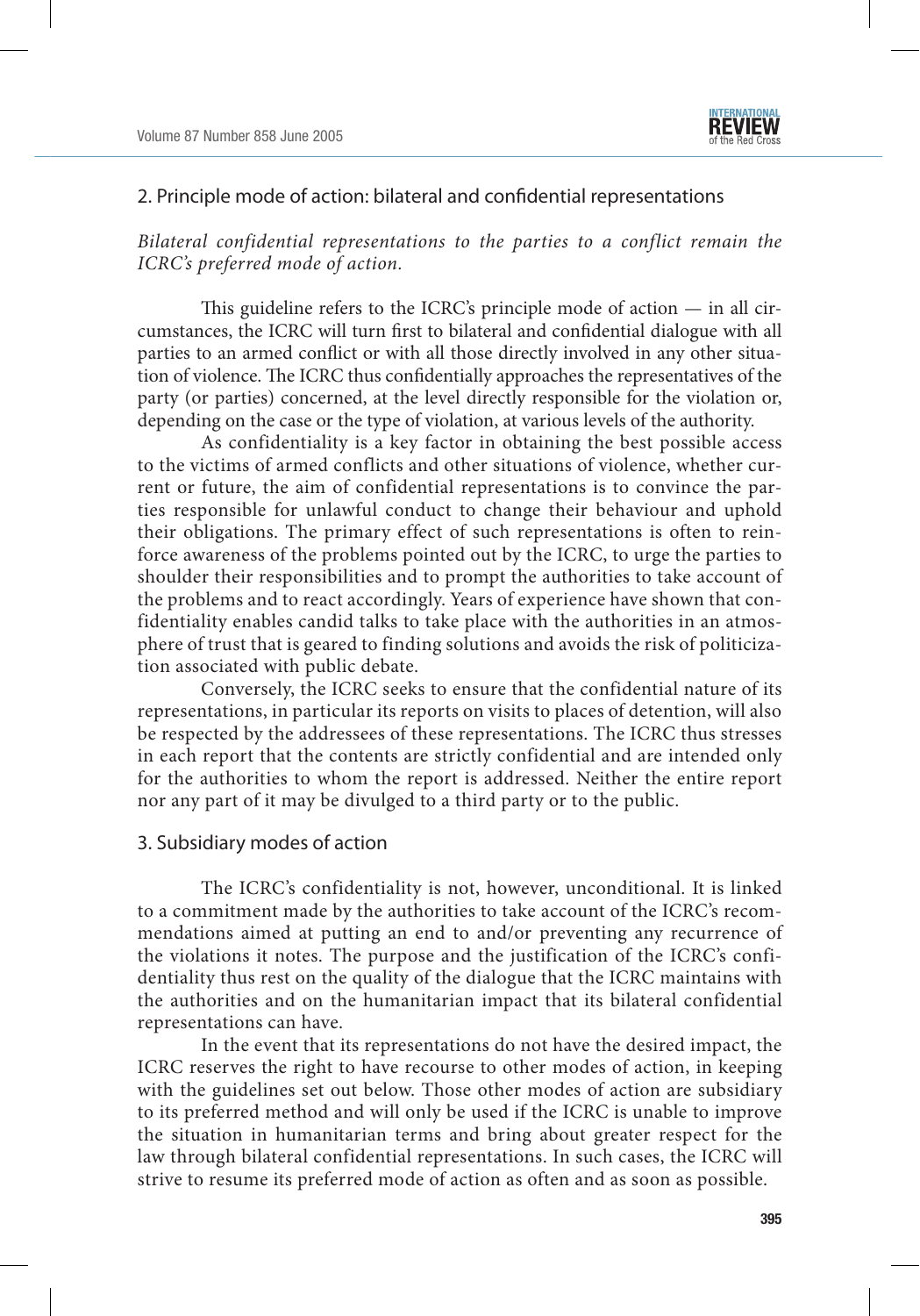#### *3.1 Humanitarian mobilization*

*The ICRC may also share its concerns about violations of international humanitarian law with governments of third countries, with international or regional organizations, or with persons that are in a position to support its representations to influence the behaviour of parties to a conflict. However, the ICRC only takes such steps when it has every reason to believe that the third parties approached will respect the confidential nature of its representations to them.* 

No matter how much effort the ICRC puts into its bilateral confidential representations, they do not always lead to greater respect for the law or an improvement in the situation of the affected persons. In such cases, the ICRC may decide to approach a third party discreetly, in the interest of the persons affected by the violation.

The ICRC chooses such third parties carefully, bearing in mind their ability to exercise a positive humanitarian influence, particularly when they are close to the authorities concerned or they are paid heed by them.

This humanitarian mobilization is directed primarily at States, which can play a key role in improving respect for the rules of international humanitarian law.3 That particular role is recognized by Article 1 common to the four Geneva Conventions and by Article 1 of Additional Protocol I, through which States undertake to "respect and to ensure respect" for the Conventions and the Protocol in all circumstances.

States are thus obliged by law to refrain from encouraging a party to the conflict to commit a violation of international humanitarian law and from providing concrete assistance, enabling or facilitating such violation.<sup>4</sup> Moreover, it is generally recognized that common Article 1 requires States that are not party to an armed conflict to strive to *ensure respect* for the law by taking every possible measure to put an end to violations of the law by a party to a conflict, in particular by using their influence on that party.5

When the ICRC seeks the support of third States on the basis of common Article 1, it does not give an opinion on the measures that those States may take.<sup>6</sup>

<sup>3</sup> Where international humanitarian law does not formally apply, the ICRC acts on the basis of Guideline 3.1 above in responding to violations of other fundamental rules protecting persons in situations of violence.

<sup>4</sup> See International Court of Justice, *Case Concerning Military and Paramilitary Activities in and against Nicaragua, Merits, Judgment of 27 June 1986, I.C.J. Reports 1986*, para. 220. See also *International Humanitarian Law and the Challenges of Contemporary Armed Conflicts*, report prepared by the International Committee of the Red Cross, 28th International Conference of the Red Cross and Red Crescent, 2-6 December 2003, pp. 22 and 48 ff.

<sup>5</sup> The ICRC has repeatedly drawn public attention to the scope of Article 1 common to the Geneva Conventions and has regularly reminded States of their obligations under this provision. See, for example, F. Bugnion, *The International Committee of the Red Cross and the Protection of War Victims*, ICRC/ Macmillan, Oxford/Geneva, 2003, pp. 924-925.

<sup>6</sup> Common Article 1 does not provide the legal basis necessary to justify recourse to armed force. Whatever its motivation, such recourse is governed by the Charter of the United Nations (see Article 89 of Additional Protocol I).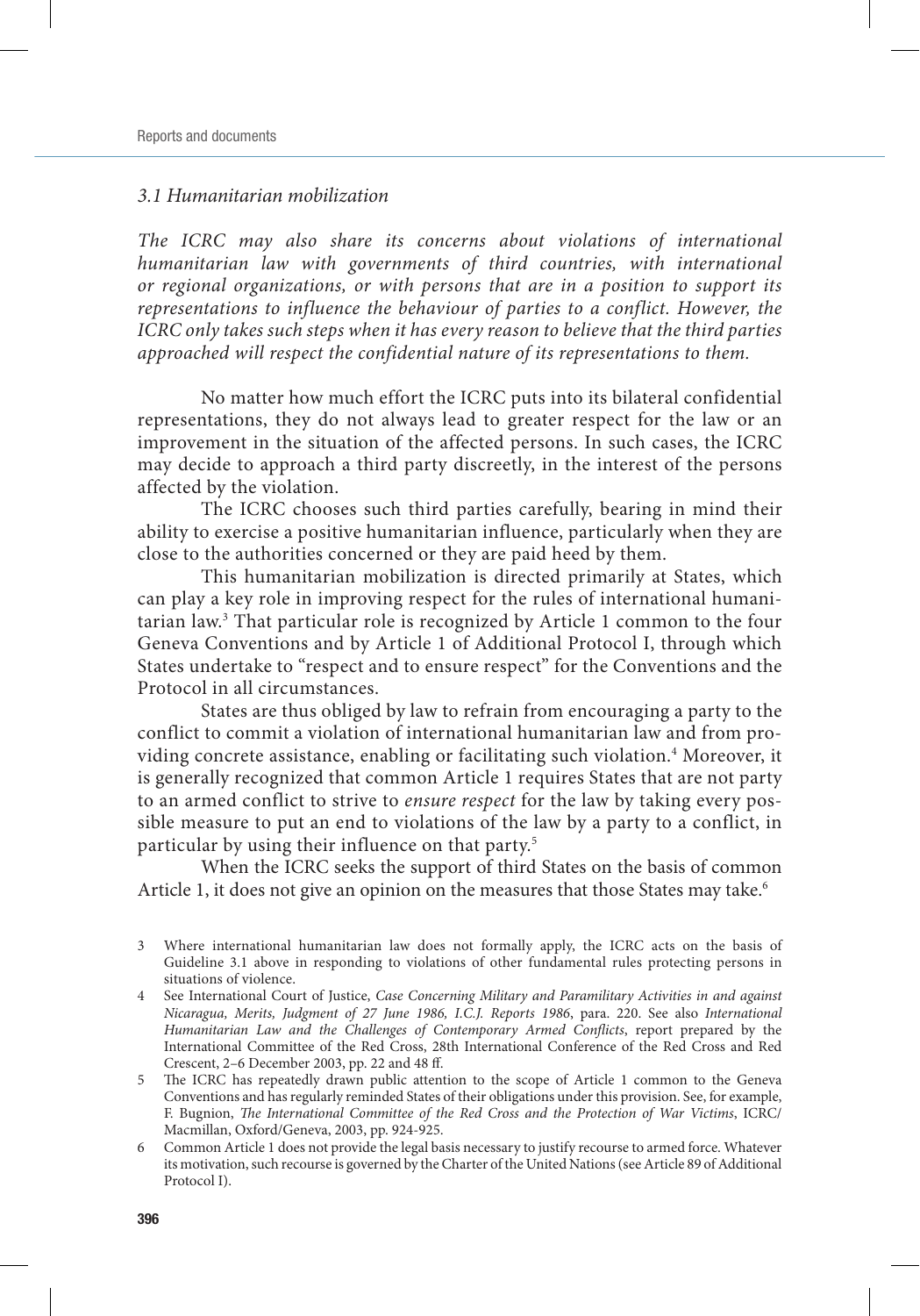

Other than third States, whose mobilization rests on formal legal foundations, the ICRC may also mobilize international or regional organizations, non-State entities or even individuals if it considers that they are in a position to improve the fate of the affected persons.

In order to ensure such mobilization, the ICRC may decide — if necessary and only to the extent strictly necessary — to share confidential information with those third parties.

#### 3.2 Public declaration on the quality of the bilateral confidential dialogue

*The ICRC may publicly express its concern about the quality of its bilateral confidential dialogue with a party to a conflict, or about the quality of the response given to its recommendations regarding a specific humanitarian problem.*

Once again, this mode of action  $-$  a public one this time  $-$  is aimed at strengthening the impact of the ICRC's bilateral and confidential dialogue with a party to a conflict when that dialogue is not having the desired results on the issues raised in the ICRC's representations.

The ICRC resorts to issuing a public declaration when it hopes that this will prompt a party to a conflict to improve the substance of its dialogue with the ICRC and take account of its recommendations. It also does so in order to ensure that its silence is not wrongly interpreted as a sign that the situation is satisfactory in humanitarian terms or as tacit approval, which would be detrimental to the ICRC's credibility and its preferred mode of action, namely bilateral confidential representations.

This type of public declaration only concerns problems regarding working procedures and the quality of the bilateral dialogue. Although the problem may be mentioned in general terms, the ICRC will refrain from defining it from a legal point of view or describing in detail the difficulties or their humanitarian consequences. It will also refrain from giving details about the content of its recommendations, those being elements that remain confidential.

#### *3.3 Public condemnation*

*The ICRC reserves the right to issue a public condemnation of specific violations of international humanitarian law providing the following conditions are met:*

- *(1) the violations are major and repeated or likely to be repeated;*
- *(2) delegates have witnessed the violations with their own eyes, or the existence and extent of those violations have been established on the basis of reliable and verifiable sources;*
- *(3) bilateral confidential representations and, when attempted, humanitarian mobilization efforts have failed to put an end to the violations;*
- *(4) such publicity is in the interest of the persons or populations affected or threatened.*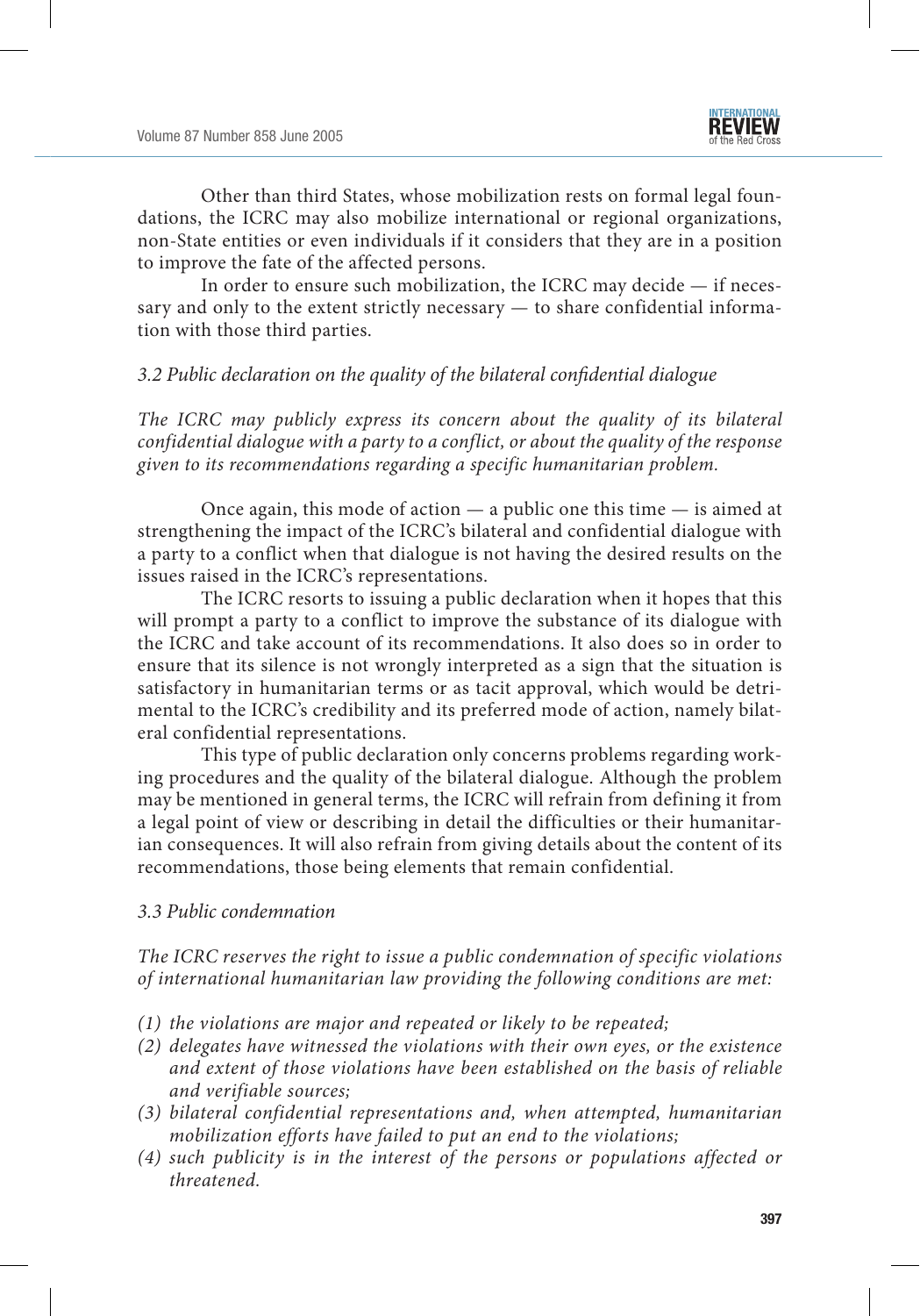Public condemnation means a public statement by the ICRC to the effect that acts which can be attributed to a party to a conflict — whether or not they are known to the public — constitute a violation of international humanitarian law.<sup>7</sup>

The ICRC only takes recourse to this measure when it has exhausted every other reasonable means, including, where appropriate, through third parties, of influencing the party responsible for a violation, at the most relevant levels, and where these means have not produced the desired result or where it is clear that the violation is part of a deliberate policy adopted by the party concerned. It is also the case when the authorities concerned are inaccessible and when the ICRC is convinced that public pressure is the only means of improving the situation in humanitarian terms.

Such a measure is nevertheless exceptional and may be issued only if all of the four above-mentioned conditions have been met.

In considering "the interest of the persons or populations affected or threatened," the ICRC must take account not only of their short-term interests but also of their long-term interests and of the fact that its responsibility is greater when it witnesses particularly serious events of which the public is unaware.

# **ICRC attitude to third-party initiatives**

1. Relations with judicial, quasi-judicial or investigating authorities

*The ICRC does not provide testimony or confidential documents in connection with investigations or legal proceedings relating to specific violations.* 

This guideline does not prevent contacts with judicial, quasi-judicial<sup>8</sup> or investigating authorities on general issues relating to the application or interpretation of international humanitarian law.

# 2. Requests for inquiries

The ICRC will not act as a commission of inquiry and, as a general rule, it will not take part in an inquiry procedure. However, if solicited by one or more *parties to a conflict, the ICRC may encourage them to appeal to the International Fact-Finding Commission or, at the request of all the parties to the conflict, it may offer its good offices to help set up a commission of inquiry, limiting itself to proposing non-ICRC persons who are qualified to be part of such a commission.*

<sup>7</sup> Where international humanitarian law does not formally apply, the ICRC acts on the basis of Guideline 3.3 above in responding to violations of other fundamental rules protecting persons in situations of violence.

<sup>8</sup> The term "quasi-judicial authority" refers to mechanisms which, although not of a judicial nature as such, have similar objectives, such as truth commissions.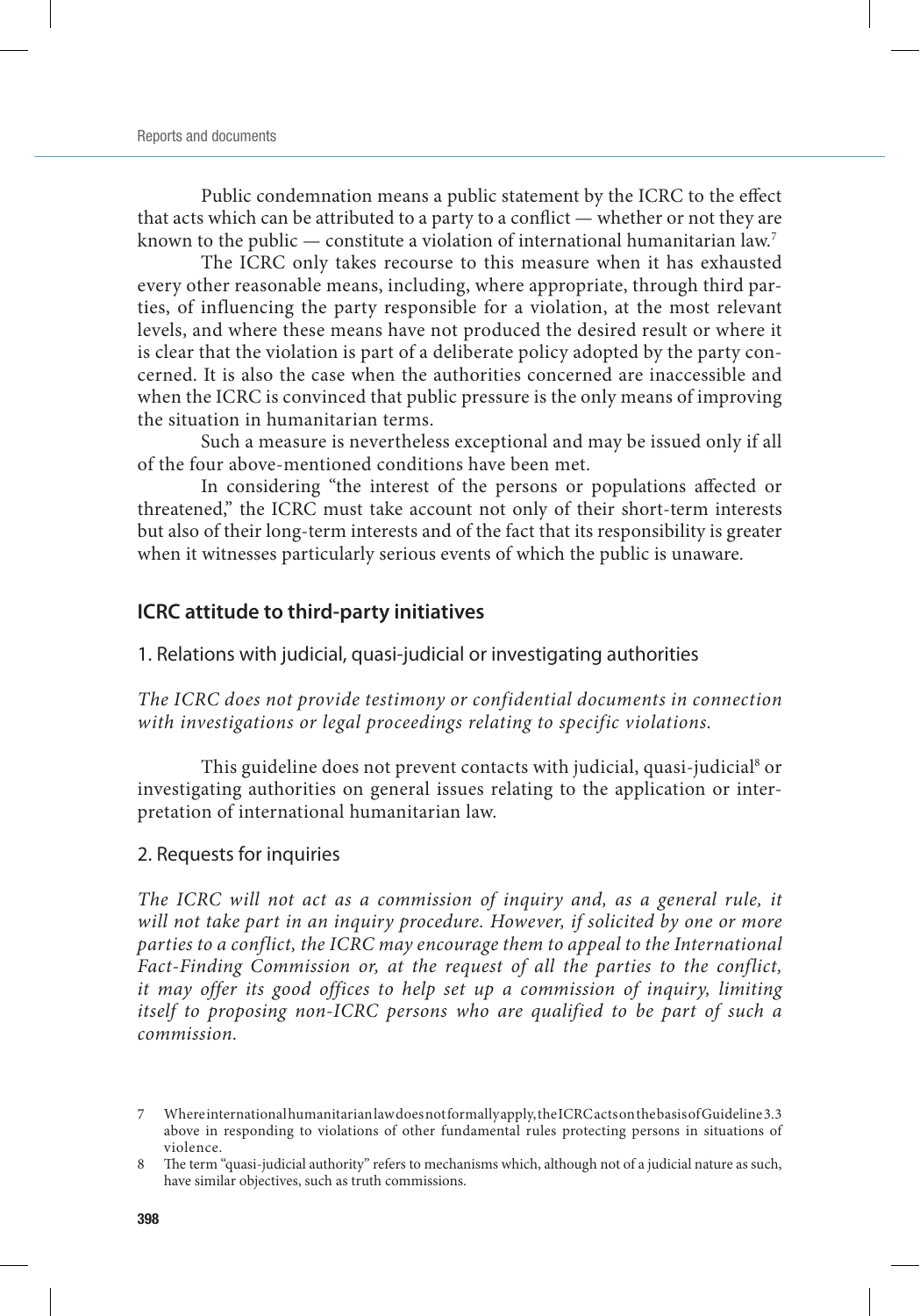

However, the ICRC will only offer its limited services providing this will not in any way undermine it traditional activities or its reputation for impartiality and neutrality. It will also endeavour to ensure that the inquiry procedure provides every guarantee of impartiality and gives all parties the means to put their point of view across.

# 3. Reception and transmission of complaints

In conformity with Article  $5(2)(c)$  of the Statutes of the International Red Cross and Red Crescent Movement, the ICRC is entitled to "take cognizance of any complaints based on alleged breaches of [international humanitarian law]."

# *3.1 Complaints from a party to a confl ict or from the National Society of a party*  to a conflict

*The ICRC shall not transmit to a party to a conflict (or to its National Red Cross or Red Crescent Society) the complaints raised by another party to that conflict (or by its National Society) unless there is no other means of communication and, consequently, a neutral intermediary is required between them. In such a situation, the ICRC shall transmit complaints received from a government to the government of the adverse party and complaints received from a National Society to the National Society of the adverse party.*

# *3.2 Complaints from third parties*

*Complaints from third parties (governments, National Societies, governmental or non-governmental organizations, individual persons) shall not be transmitted. If the ICRC has already taken action concerning a complaint it shall inform the complainant inasmuch as it is possible to do so. If no action has been taken, the ICRC may take the complaint into consideration in its subsequent steps, provided that the violation has been recorded by its delegates or has been established on the basis of reliable or verifiable sources, and insofar as it is advisable in the interest of the victims. The authors of such complaints may be invited to submit it directly to the parties in conflict.*

# *3.3 Publicity given to complaints received*

*As a general rule the ICRC does not make public the complaints it receives. It may publicly confirm the receipt of a complaint if it concerns events of common knowledge and, if it deems it useful, it may restate its policy on the subject.*